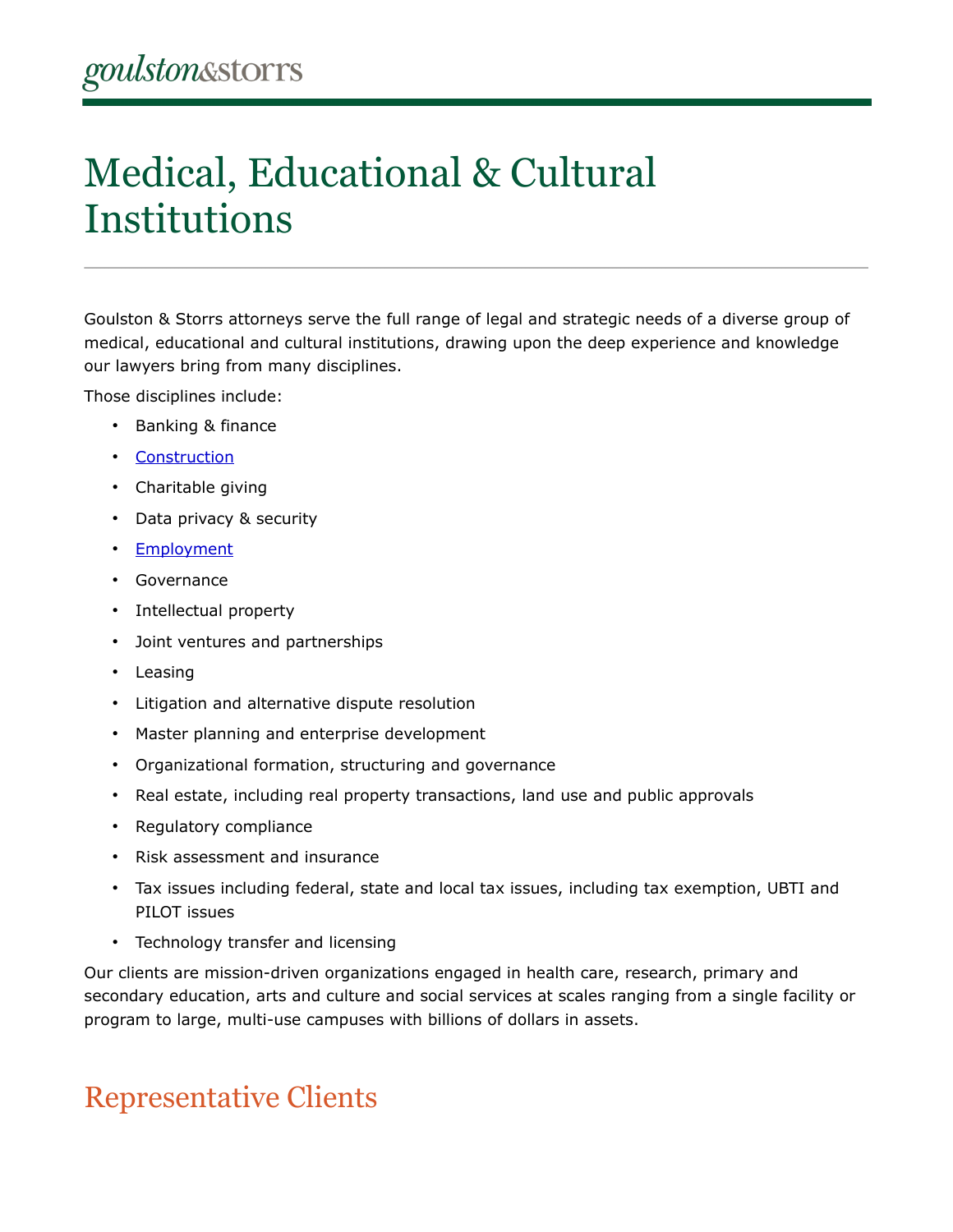# **Colleges and other Academic Institutions**

- American University
- Berklee College of Music
- Cambridge College
- The Catholic University of America
- General Theological Seminary
- The George Washington University
- Georgetown Day School
- Georgetown University
- Harvard University
- Independent Education
- The Lab School
- Massachusetts Institute of Technology
- New York University
- Northeastern University
- Rashi School
- Sidwell Friends School
- St. Patrick's Episcopal Day School
- St. Paul's
- Trinity Washington University

# **Hospitals and Healthcare Providers**

- Beth Israel Deaconess Medical Center
- Boston Children's Hospital
- Brigham & Women's Hospital
- Children's National Medical Center
- Dana-Farber Cancer Institute, Inc.
- Harvard Pilgrim Healthcare
- Johns Hopkins at Sibley Memorial Hospital
- Joslin Diabetes Center
- Massachusetts General Hospital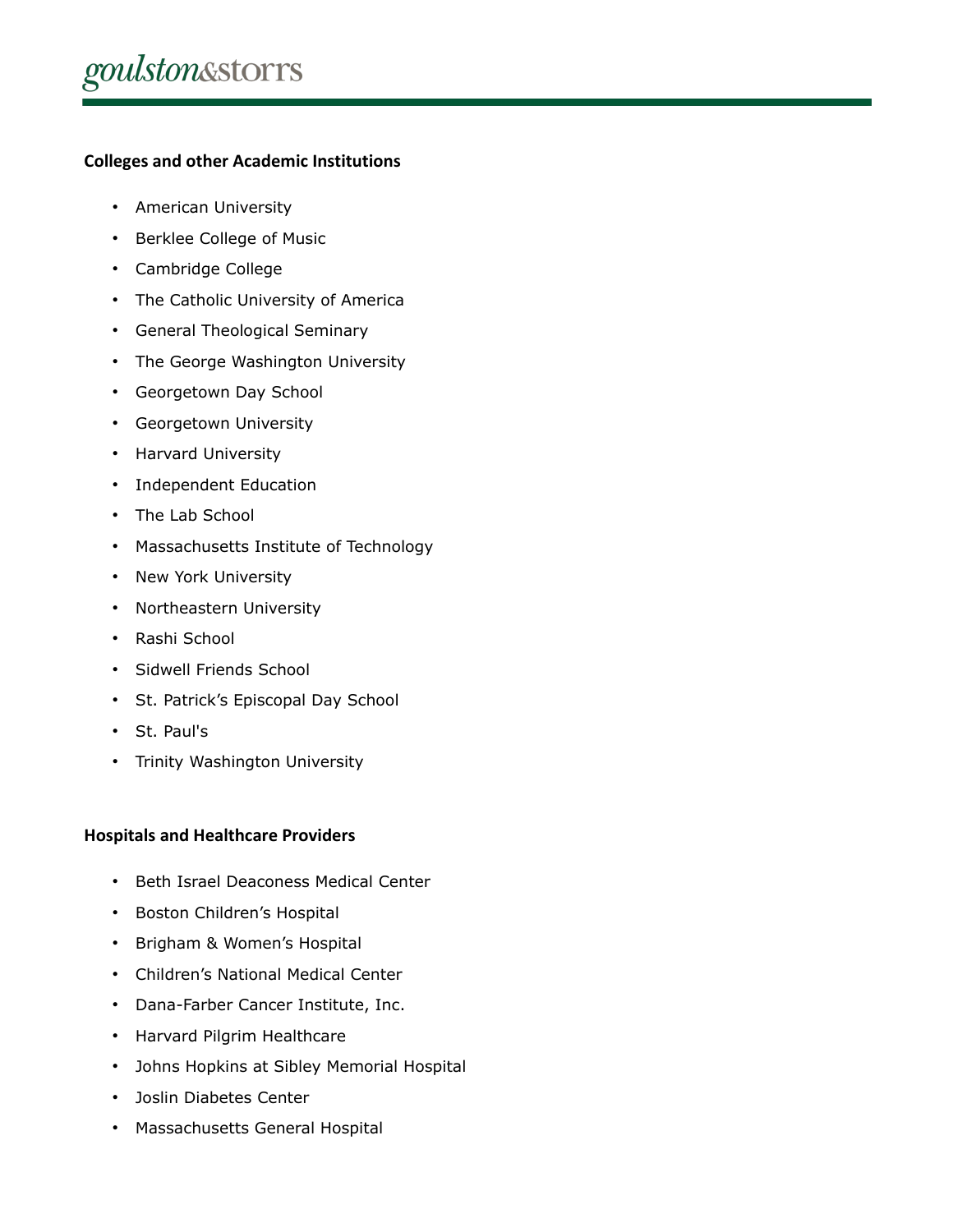

• Mass General Brigham

#### **Cultural Facilities**

- Edward M. Kennedy Institute for the United States Senate
- Hillwood Museum
- Isabella Stewart Gardner Museum
- Levine School of Music
- Museum of Fine Arts, Boston
- New Center for Arts and Culture
- The John F. Kennedy Center for the Performing Arts
- The Phillips Collection

#### **Other Non-Profit Organizations**

- Angiogenesis Foundation
- National Public Radio
- Scenic Hudson
- St. Patrick's Episcopal Church
- The Broad Institute
- YMCA of Greater New York

# Representative Matters

#### **Commercial Life sciences Center Development**

Represented a non-profit economic development corporation in the development, by a private party, of a commercial life sciences center on a hospital campus.

# **Tax Structuring Advice to Non-Profit Universities and Academic Medical Centers**

Provides a range of tax structuring advice to non-profit universities and academic medical centers. This advice includes management structuring, operational and investment matters, governance, policy development, mergers and acquisitions and technology transfer and licensing agreements.

# **Tax Structuring for Non-Profit, Academic Medical Centers**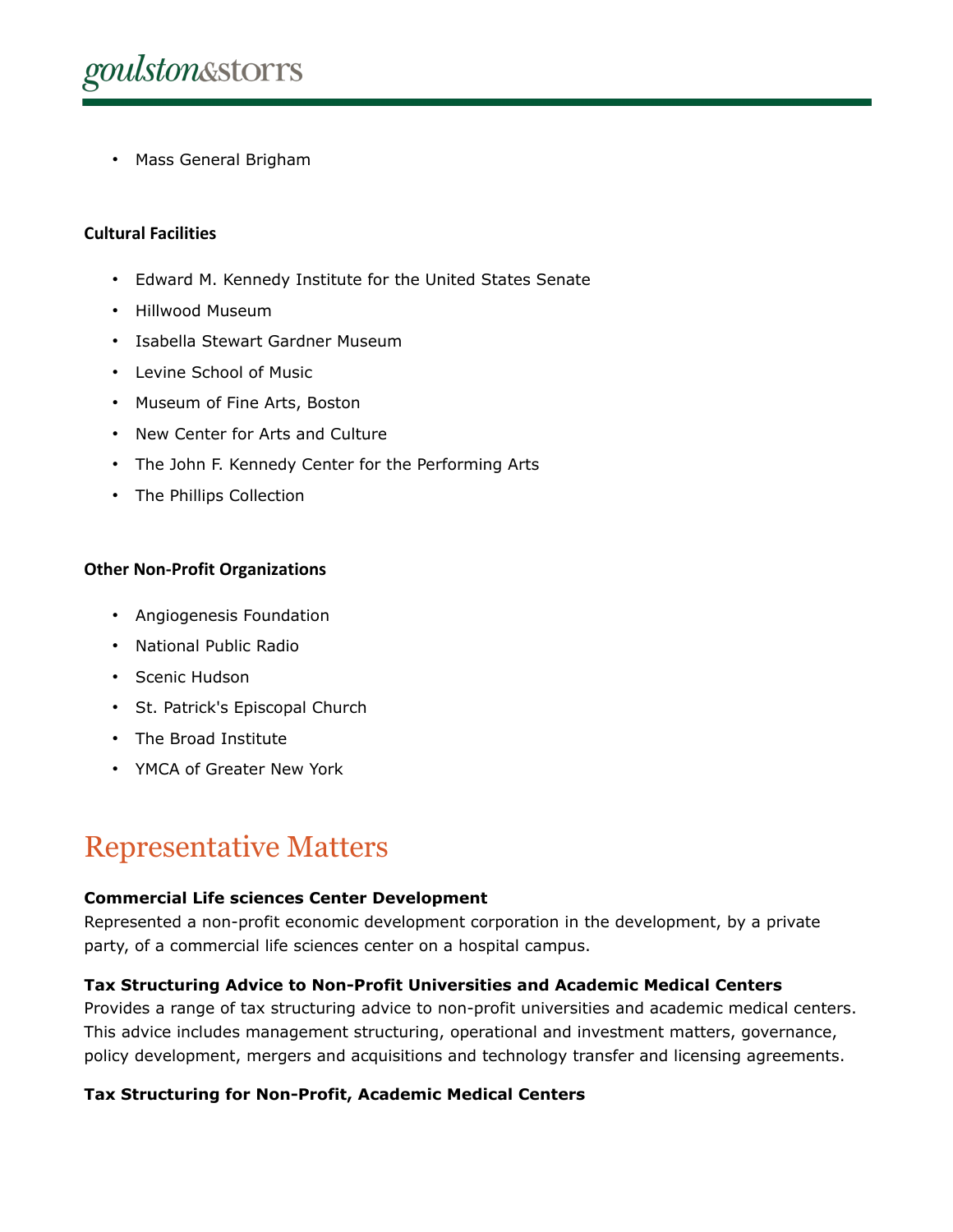Provide a range of tax structuring advice to non-profit, academic medical centers. This advice includes affiliate and management structuring, lobbying limitations, operational and investment matters, governance, policy development, mergers and acquisitions and technology transfer and licensing agreements.

# **Massachusetts Institute of Technology (MIT) Real Estate Development, Acquisitions, Dispositions, Permitting, Environmental, Financing, and Leasing Matters**

Representation of Massachusetts Institute of Technology (MIT) in connection with its real estate development, acquisitions, dispositions, permitting, environmental, financing, and leasing matters in Cambridge, Massachusetts (e.g. the firm represented MIT in connection with the permitting and redevelopment of an assemblage of property located in Kendall Square and assisted MIT in successfully gaining the City's approval for special permits for planned unit development, including all of the necessary environmental matters related to revitalizing formerly semi-industrial land).

# **Boston Children's Hospital Land Use, Zoning and Permitting for \$1B Expansion**

Representation of Boston Children's Hospital in connection with the land use, zoning and permitting for the hospital's \$1B expansion, including the construction of a new 11-story building on its Longwood campus, and in the development of its suburban campuses in Brookline, Waltham, Lexington, and Peabody, MA.

# **Mass General Brigham Real Estate Acquisitions, Development and Ground Leases**

Representation of Mass General Brigham in the acquisition of several historic buildings at The Charlestown Navy Yard in Boston; the acquisition of the Youville Hospital and Rehabilitation Center in Cambridge (together with Spaulding Rehabilitation Network); ground leasing and redevelopment of the Massachusetts Mental Health Center site for an office, clinical, research and mixed-income residential project and mental health care facility; the acquisition and redevelopment of a large land and an office building in Danvers, MA; and the acquisition of the Service Center parking garage located on Brookline Avenue in Boston.

# **Colleges and Medical Institutions Construction Contracts, Design Agreements and Architect Contracts**

Representation of numerous Boston-area colleges and medical institutions with construction contracts, design agreements and architect contracts for the repair, renovation and upgrade of existing facilities and the construction of new facilities and projects.

# **General Counsel to Innovative Medical Technologies Consortium**

General counsel to a consortium focused on innovative medical technologies, formed on behalf of academic medical centers and prominent universities, including the expansion of the consortium into the United Kingdom.

# **Medical and Educational Institutions and Non-Profit Organizations Income Tax and Exempt-Status Matters**

Advise medical and educational institutions and other non-profit organizations with respect to various income tax and exempt status related issues, including unrelated business taxable income;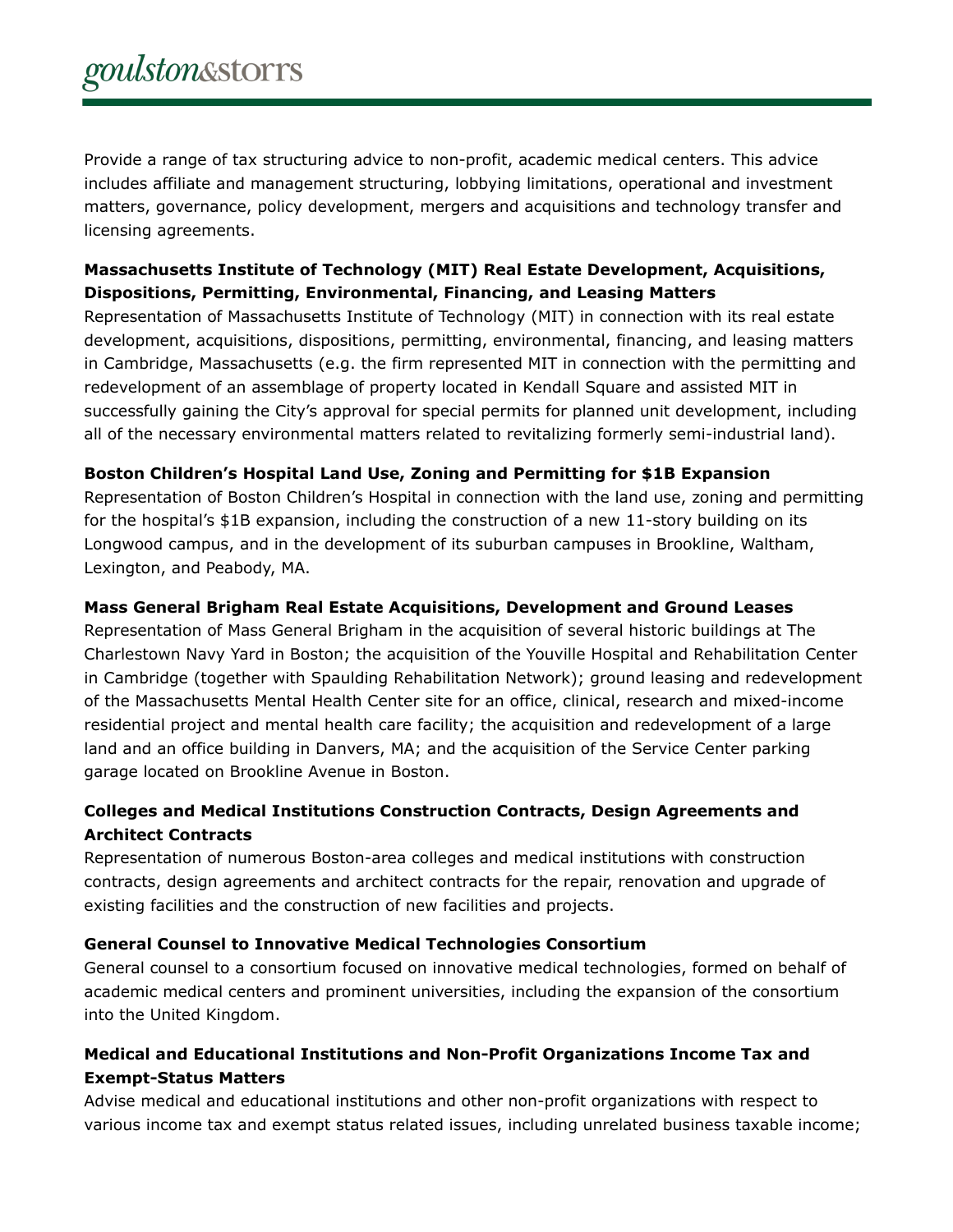structuring of investments and participation in partnerships and commercial co-ventures; PILOT (payment in lieu of taxes) Agreements; property tax abatements and appeals seeking full or partial exemptions; governance issues; and in the re-instatement of tax-exempt status.

### **Hospitals and Colleges Complex Litigation Matters**

Representation of multiple hospitals and colleges in complex litigation matters such as contract disputes, claims defense, and surety bond claims.

# **Non-Profit Organizations Employment Matters**

Representation of non-profit organizations regarding employment practices, including employee discipline and termination, employment policies, and investigation and resolutions of employee misconduct, and representation regarding senior executive matters including employment agreements, 409A deferred compensation, severance agreements, split-dollar life insurance arrangements, reasonableness standards and safe harbors to comply with the intermediate sanction rules, employee benefits and executive compensation matters, including the creation of deferred and incentive compensation programs for the executives and overseeing compliance matters for such programs under ERISA and the Tax Code.

# **Healthcare and Educational Institutions Development and Approval of Institutional Master Plans**

Counsel to healthcare and educational institutions in the development and approval of institutional master plans under Article 80 of the Boston zoning code, including Berklee College of Music, Beth Israel Deaconess Medical Center, Boston Children's Hospital, Dana-Farber Cancer Institute, Harvard University, Joslin Diabetes Center and Massachusetts General Hospital.

# **American University Campus Plan**

Representation of American University in connection with the preparation and processing of a Campus Plan to guide development through 2022, including the development of the East Campus with new dormitories and a new Hall of Science Building on AU's Main Campus.

# **Catholic University Campus Plan**

Representation of The Catholic University of America in connection with all matters relating to its Campus Plan including the installation of a new playing field.

# **George Washington University Land Use and Zoning Matters**

Representation of George Washington University in connection with land use, zoning, and related matters for its Foggy Bottom and Mount Vernon campuses in the District of Columbia.

# **Museum of the Bible Real Estate and Land Use Matters**

Representation of the Museum of the Bible in connection with real estate and land use work related to the establishment of a new museum in downtown Washington, D.C.

# **Georgetown University Land Use and Zoning Matters**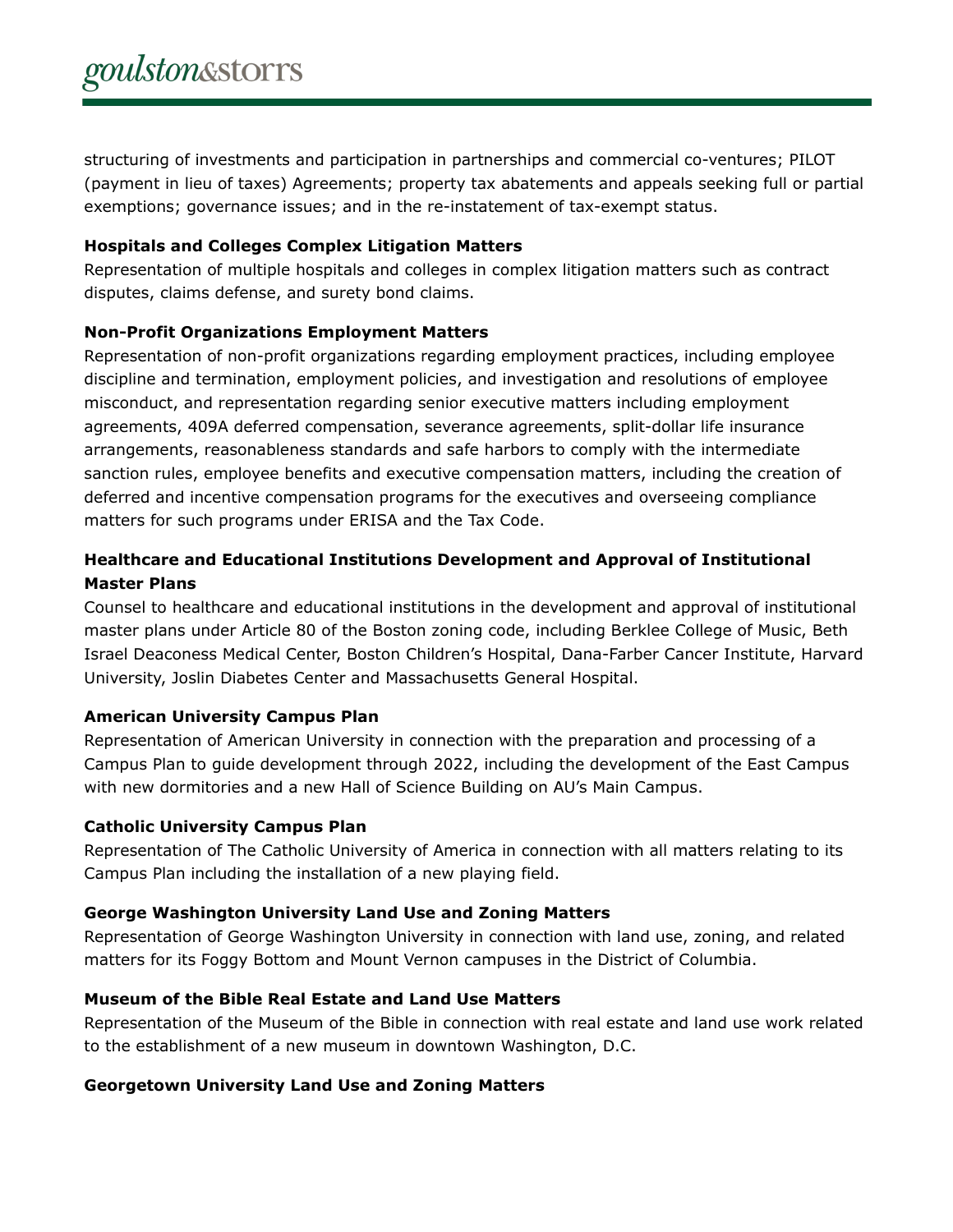Representation of Georgetown University in connection with land use, zoning, and related matters for its campuses in the District of Columbia. The work includes approvals for the construction of new academic, athletic, residence hall, and medical care buildings on Georgetown's Main Campus.

#### **Trinity Washington University Campus Plan**

Representation of Trinity Washington University in connection with the preparation and processing of a Campus Plan to guide development of Trinity's Campus, located in the Northeast quadrant of Washington, D.C., through 2027.

# **Georgetown Day School Development of New Facility**

Representation of Georgetown Day School in connection with all approvals relating to the construction of a new Lower/Middle School.

#### **John F. Kennedy Center for the Performing Arts Expansion Project**

Representation of The John F. Kennedy Center for the Performing Arts in connection with approvals relating to its expansion project.

#### **Harvard University Master Plan Development for North Allston Campus**

Representation of Harvard University in the master plan development of land in the North Allston neighborhood on the Boston side of the Charles River, including acquisitions, dispositions, ground leasing, land use, title and public approval matters.

# **Edward M. Kennedy Institute Development of Institute for the U.S. Senate**

Counsel to the Edward M. Kennedy Institute in undertaking the construction of a center for the study of the US Senate in honor of Senator Kennedy.

# **YMCA of Greater New York Mixed-Use Development Projects**

Representation of the YMCA of Greater New York in a number of mixed-use developments, including the negotiation of contracts of sale, development agreements and condominium arrangements for new branches in Chinatown, Chelsea and downtown Brooklyn, as well as in two bond issuances by the New York City Industrial Development Authority, the proceeds of which were used to finance, or refinance, improvements made to a number of YMCA branches.

# **Museum of Fine Arts Master Plan Development**

Representation of the Museum of Fine Arts in pursuing a phased master plan redevelopment of its Huntington Avenue campus in the Fenway neighborhood of Boston, designed by Pritzker Prizewinning architect Norman Foster. The project includes interior renovations of the existing Museum building and significant new additions.

# **Isabella Stewart Gardner Museum Expansion Project**

Representation of the Isabella Stewart Gardner Museum in obtaining public approvals for the construction of a new addition to its Fenway museum designed by Pritzker Prize winning architect Renzo Piano Building Workshop, including approval from the Boston Landmarks Commission and the Boston Parks Commission.